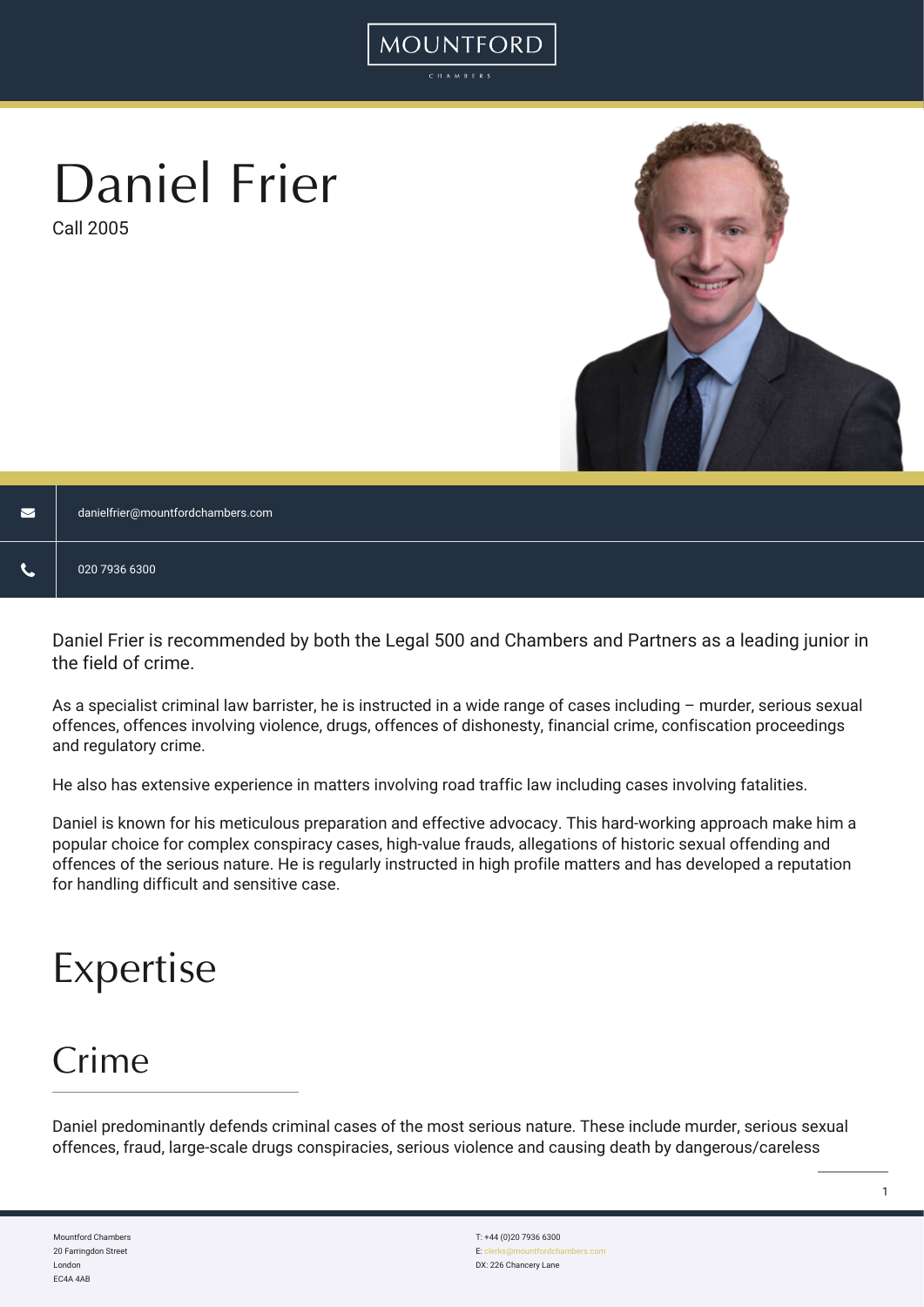

driving.

Daniel regularly defends those charged with serious violence including allegations of murder (as a led junior). He has substantial experience of dealing with cases involving multiple defendants and the application of the law on joint enterprise.

Daniel is frequently instructed in the most serious and sensitive cases involving sexual allegations including those involving child and vulnerable complainants and witnesses. He has undertaken a number of cases involving pre-recorded cross examination under s28 YJCEA 1999 (as amended). He has developed particular expertise in the cross examination of expert scientific evidence, including the proper evaluation of evidence concerning the transfer of DNA.

Daniel often represents defendants charged in large-scale nationwide class A drug conspiracies and money laundering offences. In this context he has extensive experience of the analysis and evaluation of relevant expert evidence, including cell site, GPS data, ANPR and phone data.

### Notable Crime cases

### R v B [2021]

Death by careless driving allegation where a motorcyclist was struck and killed by a driver opening his car door whilst stuck in traffic with the ignition turned off. This involved extensive legal argument in relation to whether the defendant could be said to be "driving" at the relevant time the collision took place.

[R v M \[2021\]](https://www.bbc.co.uk/news/uk-england-sussex-53505950)

Death by dangerous driving allegation against a 94-year-old man suffering from dementia.

R v K and others [2021]

County lines conspiracy to supply class A drugs from London to the South Coast over an extended period of time. This paper heavy case involves extensive analysis of phone data.

R v G and others [2021]

Multi-million- pound drugs and firearms conspiracy operating between Liverpool and the South Coast.

R v L [2021]

Multi-handed s18 GBH committed within HMP Lewes.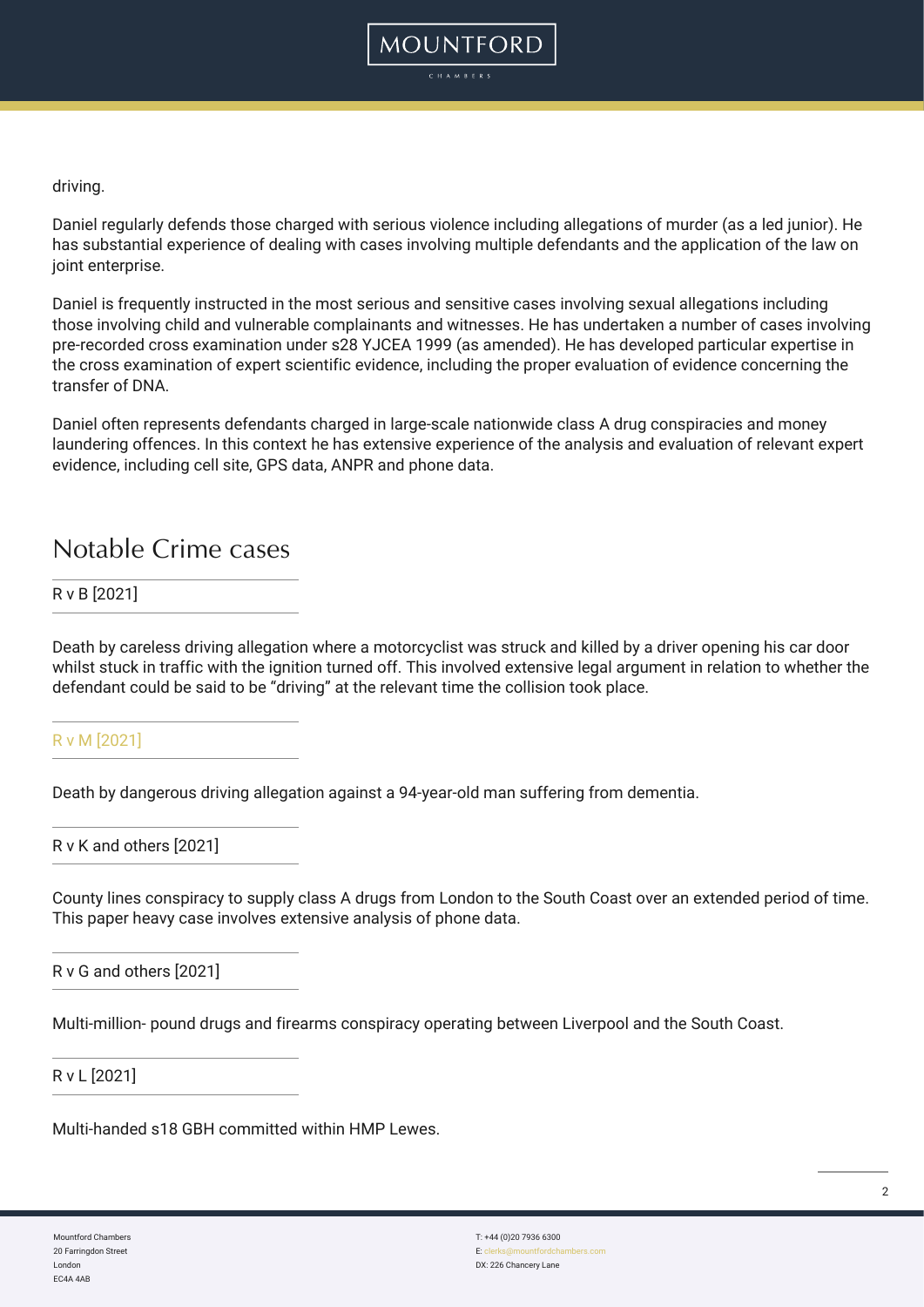

### R v H [2021]

Multiple armed robberies of high-end camera shops in London, Bristol and Norwich.

R v C [2021]

Allegation of rape made by a 42 year old women in relation to a 13 year old boy.

[R v M \[2020\]](https://www.bbc.co.uk/news/uk-england-sussex-53505950)

Death by dangerous driving allegation against a 94-year-old man suffering from dementia.

R v L [2019]

Three complainant rape and serious sexual assault case. One of the complainants was ten-year-old boy, the second was a homeless man and the third was a man with learning difficulties.

R v M and L [2018]

This case involved two complainants who alleged that the defendant and raped and sexually assaulted them when they were children. The preparation for this case involved the analysis of a significant amount of social services material dated back over two decades.

R v P [2019]

Multiple armed robberies involving the use of a taser. This case involved cell site analysis, analysis of GPS data and extensive interrogation of mobile phone data.

R v M [2018]

Historic allegation of rape and serious sexual assaults made by multiple child complainants against a taxi driver.

### [R v O and another \[2018\]](https://www.bbc.co.uk/news/uk-england-sussex-44832071)

Murder/manslaughter within the context of a county lines drug operation. Issues in the case included cell site analysis and joint enterprise.

R v H [2017]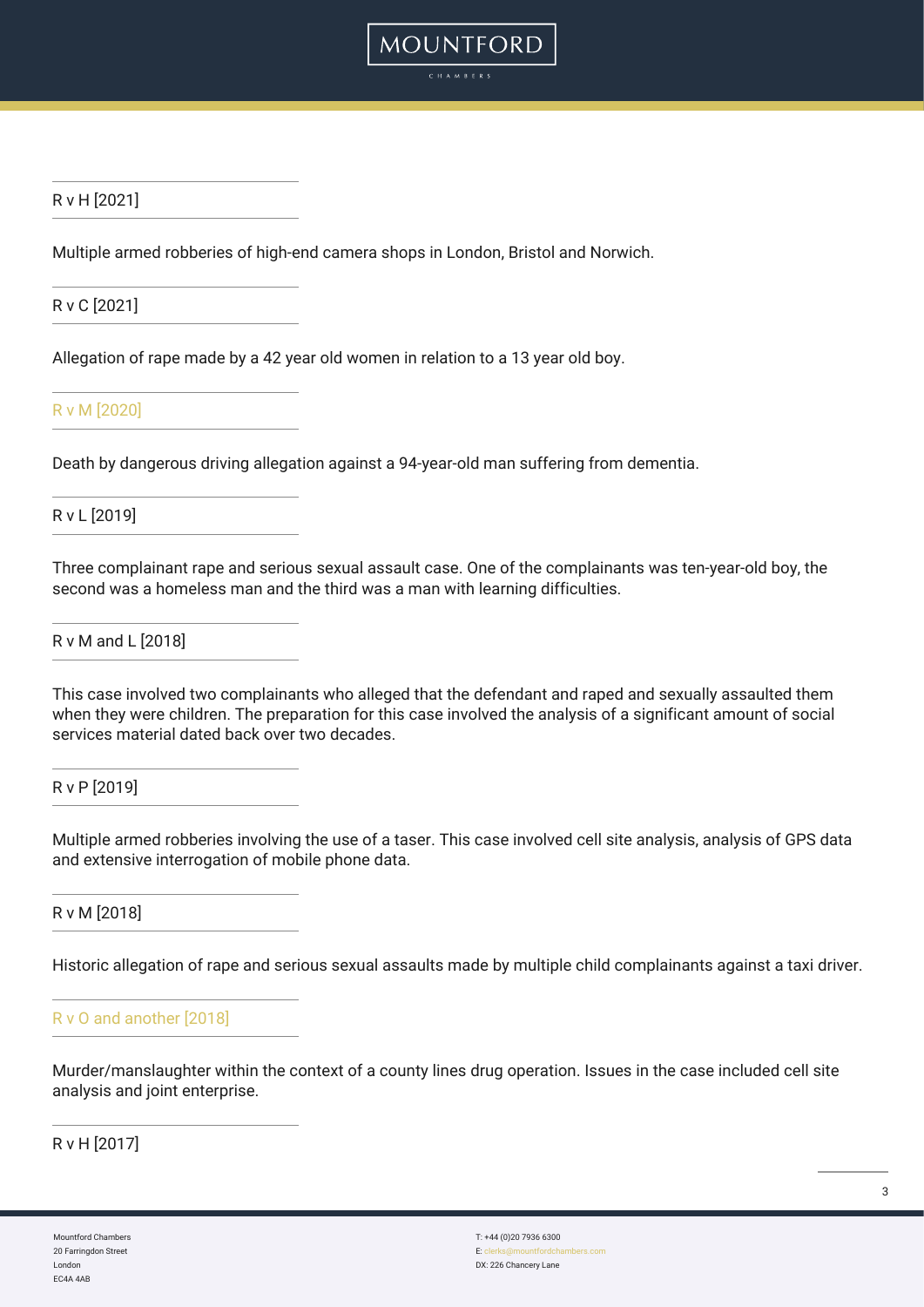Murder of a vulnerable adult by a man with serious psychiatric issues. The case involved the consideration of extensive expert psychiatric evidence.

MOUNTFORD

R v D and others [2017]

Multi-million-pound drug conspiracy operating between Liverpool and the South Coast.

[R v B \[2016\]](https://www.theguardian.com/uk-news/2016/nov/23/teenager-ben-bamford-jailed-murder-civil-servant-paul-jefferies)

Murder of a high-ranking civil servant by a teenager with whom he was acquainted. The case involved substantial examination of expert evidence on blood distribution and pathology.

R v G and others

Multi-million- pound drugs and firearms conspiracy operating between Liverpool and the South Coast.

R v M [2018]

Historic allegation of rape and serious sexual assaults made by multiple complainants against a taxi driver.

[R v B and others \[2010\]](https://www.theguardian.com/uk/2010/jul/29/vicar-convicted-fake-marriages)

Conspiracy to conduct hundreds of sham marriages for the purposes of evading immigrations rules. This was the largest prosecution of its type.

### Business Crime & Fraud

Daniel has extensive experience of allegations of high value fraud and business crime, including cases involving the instruction of experts.

He has particular expertise in cases involving money laundering and confiscation under the Proceeds of Crime Act 2002.

Notable Business Crime & Fraud cases

[R v H and P \[2008\]](https://www.theargus.co.uk/news/3648995.hellingly-fraud-asylum-empty-for-two-decades/)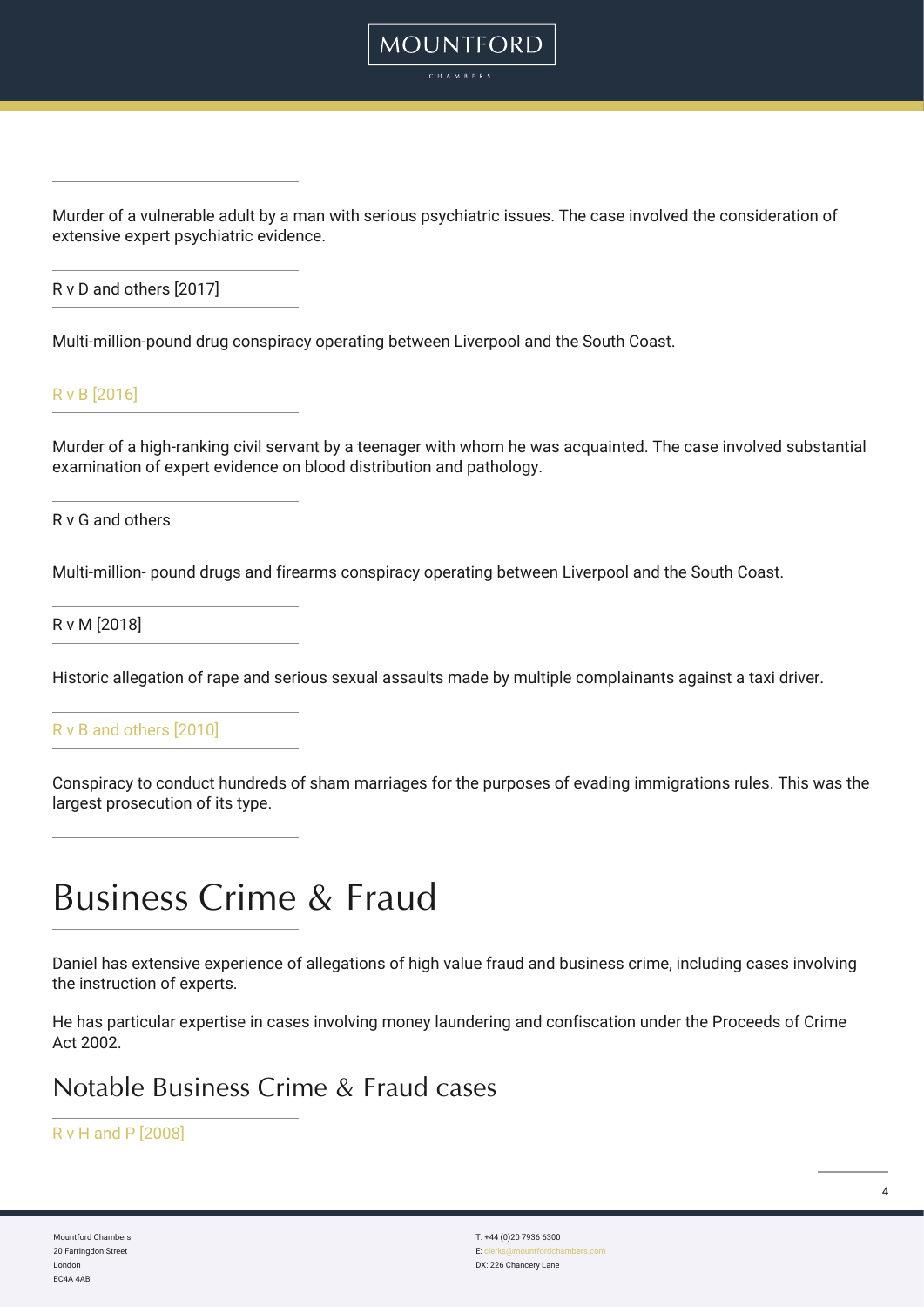

MOUNTFORD

### [R v B and others \[2010\]](https://www.theguardian.com/uk/2010/jul/29/vicar-convicted-fake-marriages)

Conspiracy between a solicitor, a vicar and a Ukrainian "fixer" to conduct hundreds of sham marriages for the purposes of evading immigrations rule. This was the largest prosecution of its type.

R v W [2018]

represented an accountant charged with a stealing £500,000 from her employer over a number of years.

R v D [2018]

this case involved a multi-defendant conspiracy to launder the proceeds of a widespread and sophisticated fraud committed against vulnerable victims.

### Criminal Regulatory

Daniel is instructed in a broad range of cases involving other regulatory offences, both in the Crown and Magistrates' Court.

These cases include health and safety prosecutions, prosecutions on behalf of local authorities and prosecutions brought by the environment agency.

Daniel acts for Sussex and Surrey Police on a private basis. In this capacity he attends the Crown, Magistrates and County Court to represent the interests of the Chief Constable. These matters include applications for disclosure, forfeiture of assets, deprivation of property as well as free standing applications for protective orders (e.g. stalking protection orders and sexual harm protection orders)

Daniel also specialises in animal welfare law. This area of practice includes prosecuting offences for the RSPCA under the Animal Welfare Act 2006 and the Protection of Badgers Act 1992. These cases often involve multiple defendants, evidence obtained by the seizure and examination of phones and computers and the extensive forensic examination of expert evidence.

### Notable Criminal Regulatory cases

#### [R v N others \[2020\]](https://www.kentlive.news/news/kent-news/sickening-video-shows-dog-owner-4548720)

Mountford Chambers 20 Farringdon Street London EC4A 4AB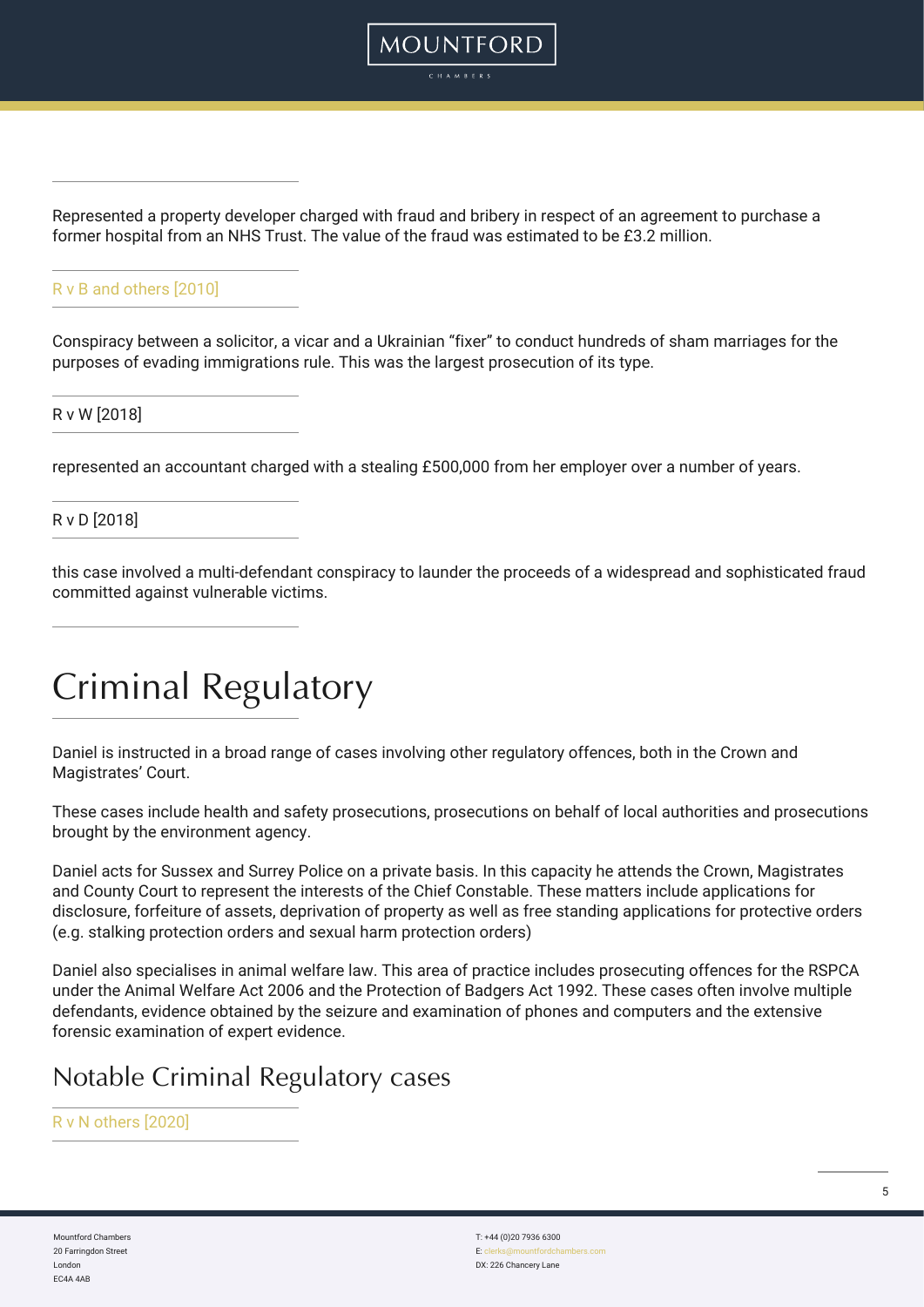Representing the RSPCA this prosecution involved the prosecution of three men for offences contrary to the Animal Welfare Act 2006 and the Protection of Badgers Act 1992. The case was connected to a nationwide illegal hunting conspiracy.

**MOUNTFORD** 

### Public Law

Daniel is instructed to represent interested parties in inquest hearings before the Coroner's Court. He has experience of dealing with article 2 Human Rights Act inquests, Preventing Future Deaths (PFD) and those involving a through and detailed examination of the conduct of public sector bodies.

### Notable Public Law cases

Inquest touching the death of ON – represented Surrey Police in this article 2 inquest into the death of a teenager who was diagnosed with autism. The case lasted 6 weeks and involved substantial expert evidence.

### International Law

Daniel has an interest in international law and international human rights law. In 2016 he completed an LLM in International Law at SOAS (University of London).

## Education

- LLM International Law (Merit) (2016)
- Bar Vocational Course (Very Competent) (2002)
- LLB Law (2:1) (1999)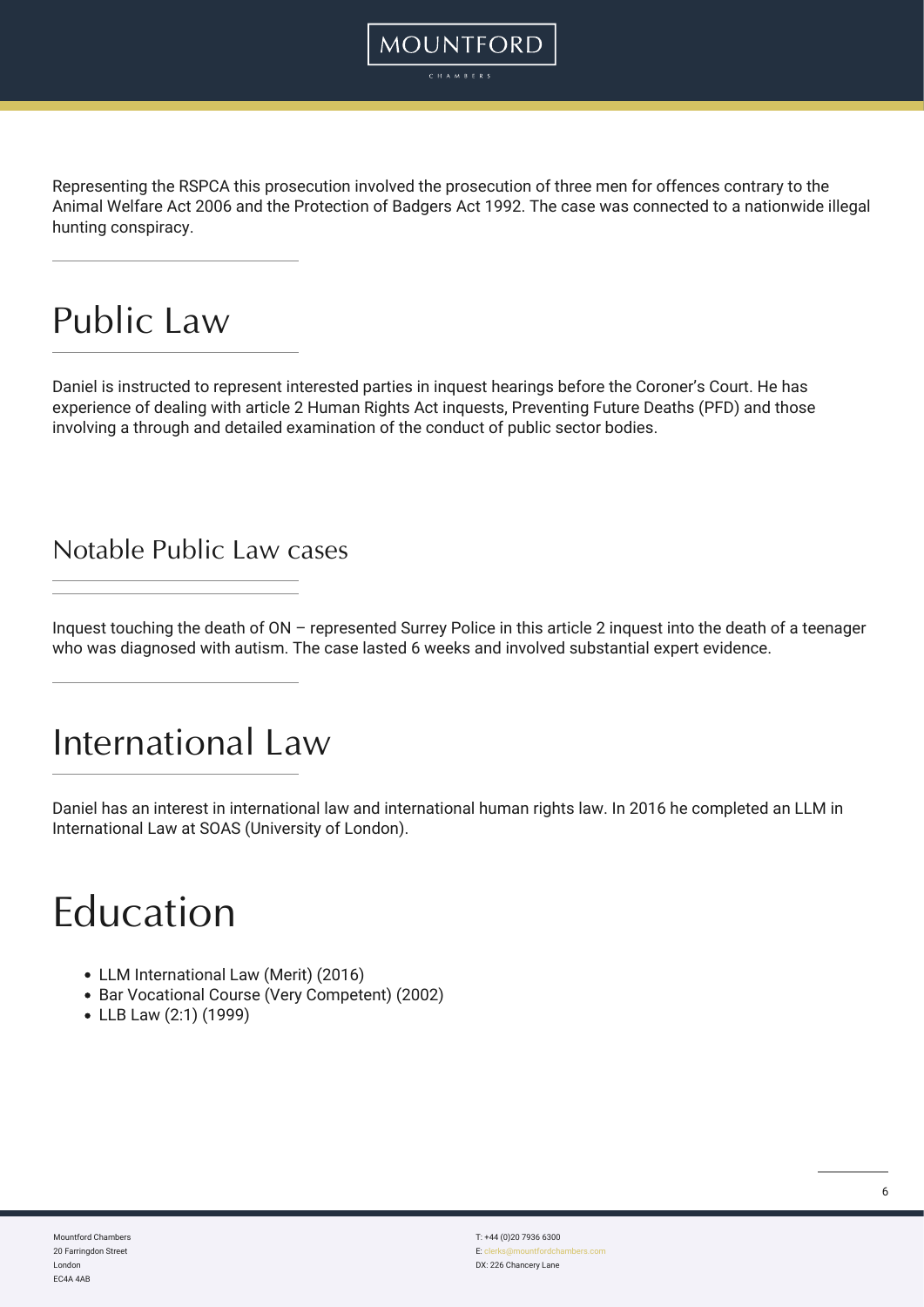## Memberships

- Criminal Bar Association
- Member of the South Eastern Circuit
- Sussex Bar Mess

## Recommendations

### **2022**

### Chambers & Partners

Crime: *"He is very approachable, quick to respond, thorough in his preparation and extremely focused with his advocacy. He is a pleasure to deal with and clear on his instructions." "He is outstanding in his approach."* Ranked: Band 2

MOUNTFORD

Legal 500 Crime: "*Daniel is hard working, industrious, clever and very personable."* Ranked: Tier 2

#### **2021**

Chambers & Partners Crime: *"Hard working, meticulous and a good advocate with superb client care skills."*

Legal 500

Crime: *"Clients take to him quickly and he is brilliant in front of a jury helping them to clearly understand the issues to consider in a particular case and leading them to the right verdict."*

#### **2020**

#### Chambers & Partners

Crime: *"He really excels at handling vulnerable and young defendants. He is hugely personable and easy to deal with."*

#### **2019**

Legal 500: *"His submissions are reasoned, measured and nuanced."*